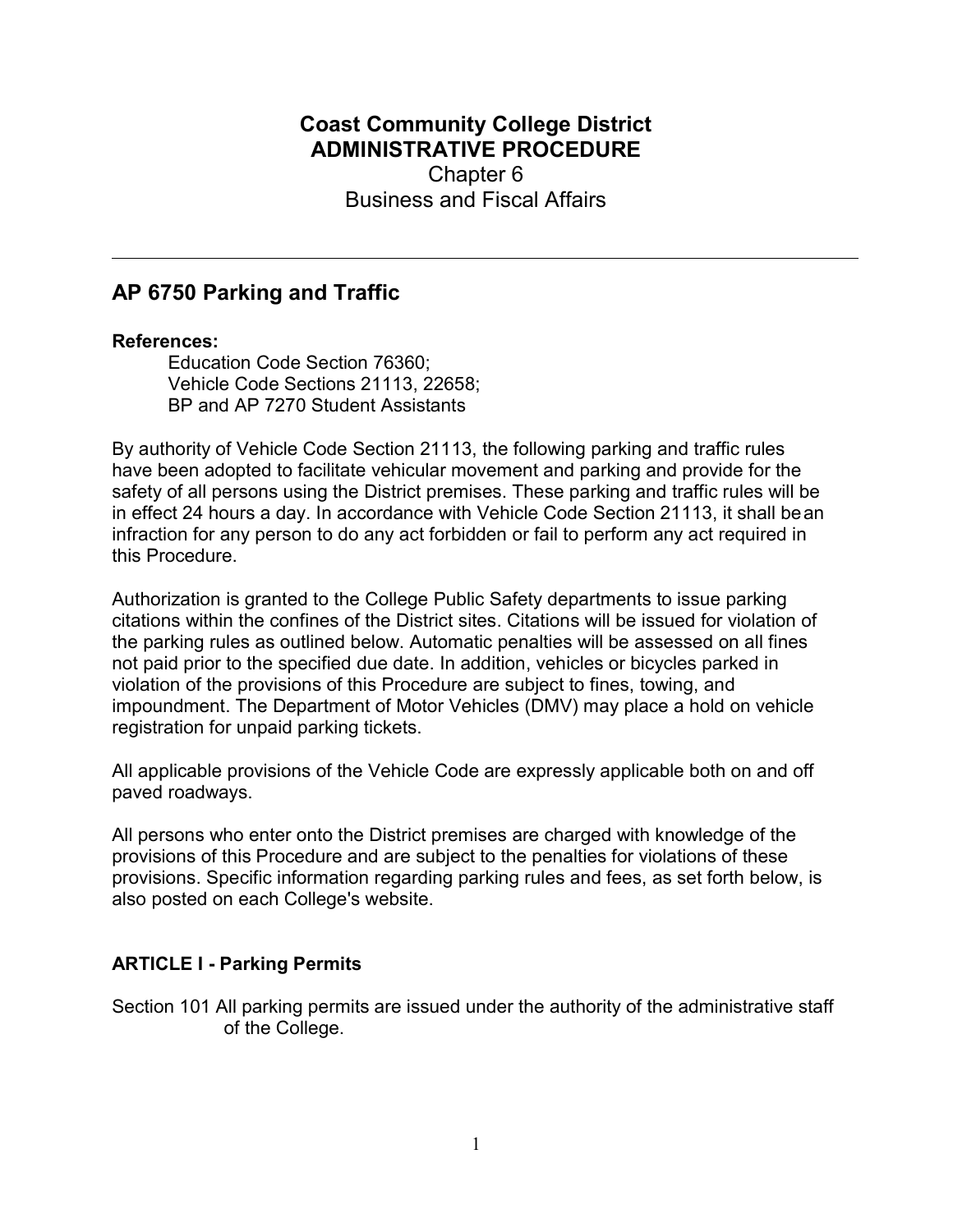- Section 102 A valid permit or valid visitor pass must be purchased and the vehicle license plate number must be entered into the system when purchasing the permit in order to park on District premises during the hours of 7 a.m. to 10 p.m., Monday through Thursday; and 7 a.m. to 5 p.m., Friday.
- Section 103 A parking permit is valid when issued by or authorized by the District, Coastline Community College, Orange Coast College, or Golden West College. Permits being utilized by anyone other than by whom the permit is issued to is strictly prohibited.
- Section 104 Some District facilities do not require parking permits to legally park a vehicle in appropriate marked stalls. District sites requiring parking permits are clearly identified with signage at the entrance and various appropriate locations of the facility.
- Section 105 Staff permits are issued at no charge to all District employees exclusive of student assistants (terms and conditions under which students are employed by the District are addressed in BP and AP 7270, Student Assistants). The issued staff permit will authorize parking in "staff parking" areas at all District sites.

#### ARTICLE II. General Traffic

- Section 201 No person shall fail to obey any official sign erected or maintained regarding these traffic rules.
- Section 202 The driver of a vehicle shall yield the right-of-way to pedestrians.
- Section 203 No driver approaching the rear of a vehicle which is yielding the right-ofway to a pedestrian shall overtake or pass that vehicle.
- Section 204 No person shall drive or ride any vehicle, skateboard, roller skate, roller blade, bicycle, or scooter in willful, wanton, or reckless disregard for safety of persons or property.
- Section 205 No person shall drive or ride a motor-driven scooter or motorcycle on any College or District Office walkway.
- Section 206 No person shall ride skateboards, roller skate, or roller blade within the confines of the campus other than on specified routes designated by each College, if any.
- Section 207 No person shall operate a motor vehicle on any sidewalk, unpaved pathway, field, or any lawn or landscaped area, except for emergency or maintenance vehicles.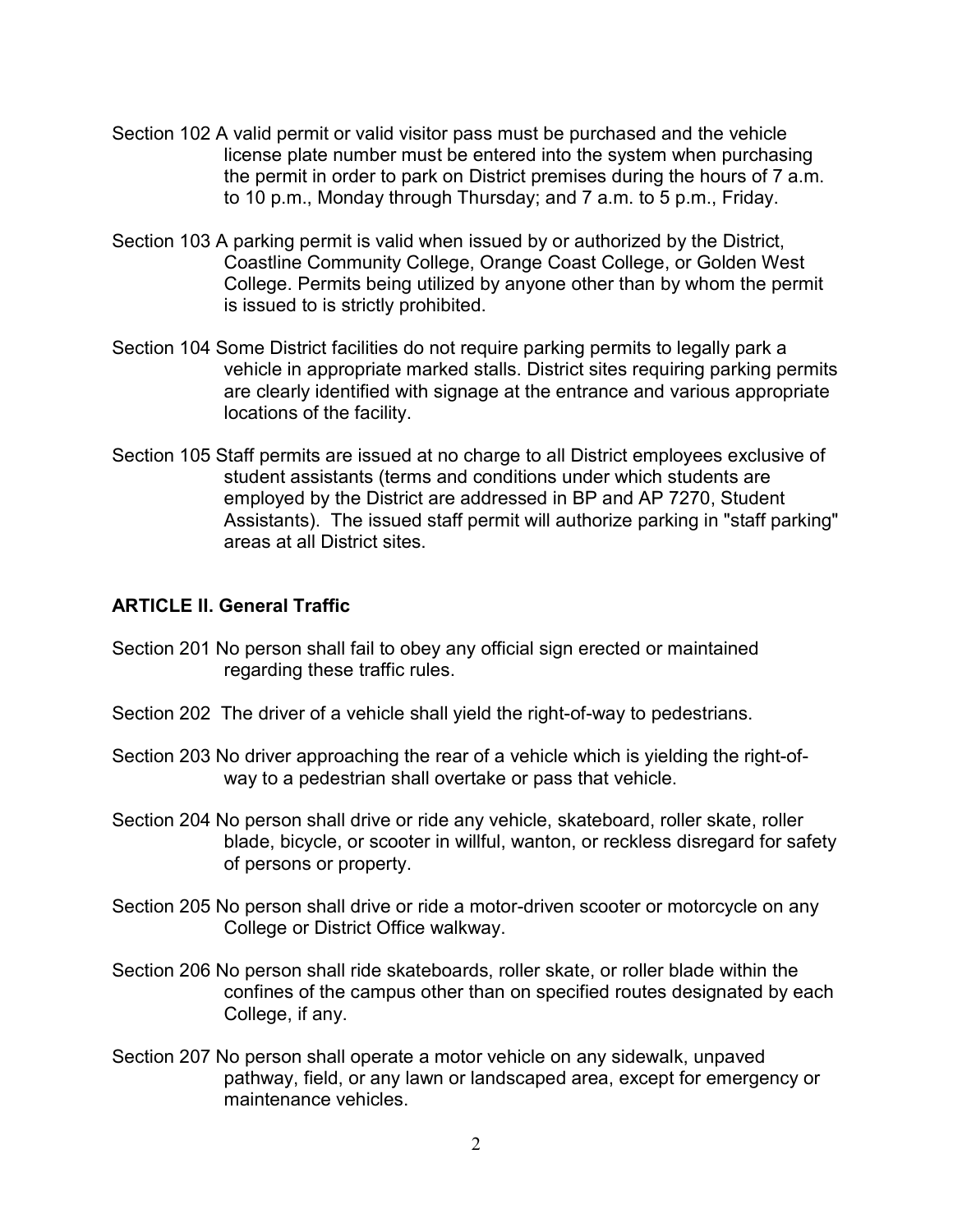- Section 208 No person shall sleep overnight, or remain overnight, in any vehicle on campus. No vehicle shall be parked overnight on campus (midnight to 6:00 a.m.) without permission from the College Public Safety Department, with the exception of electric vehicles that are actively plugged into an Electric Vehicle ("EV") charger, and vehicles belonging to residents of the housing facility at Orange Coast College which can be parked overnight in the designated parking lots - Housing Lot and E Lot North.
- Section 209 No person shall drive a motor vehicle into a College or District Office parking area except by using roadways and drive lanes. All vehicles must travel only in the direction indicated by traffic signs or marking on the roadway.
- Section 210 No person shall park any vehicle of any kind containing merchandise or food offered for sale on campus without the written permission of the President or designee.

#### ARTICLE III. Speed Regulations

Section 301 No person shall operate a motor vehicle or bicycle within the confines of the College or District Office parking lots at a speed greater than 15 miles per hour, or as posted, except for emergency vehicles. The maximum speed limit on the interior of the College or District Office is 5 miles per hour.

Radar may be used at the Colleges to enforce posted speed limits.

Section 302 No person shall operate a motor vehicle, motorized cycle, or bicycle at a speed or in a manner that disregards the safety of persons or property.

#### ARTICLE IV. Parking

- Section 401 No parking is allowed in any area that does not have a clearly marked stall, except designated dirt lots.
- Section 402 Vehicles parking within a stall shall not overlap the lines that designate the stall.
- Section 403 No persons shall park or leave standing a vehicle on any walkway, landscaped area, driveway, road, or field without prior approval of the College Public Safety Department.
- Section 404 No person shall park or leave standing a vehicle not a motorcycle or moped in an area designated for motorcycles only.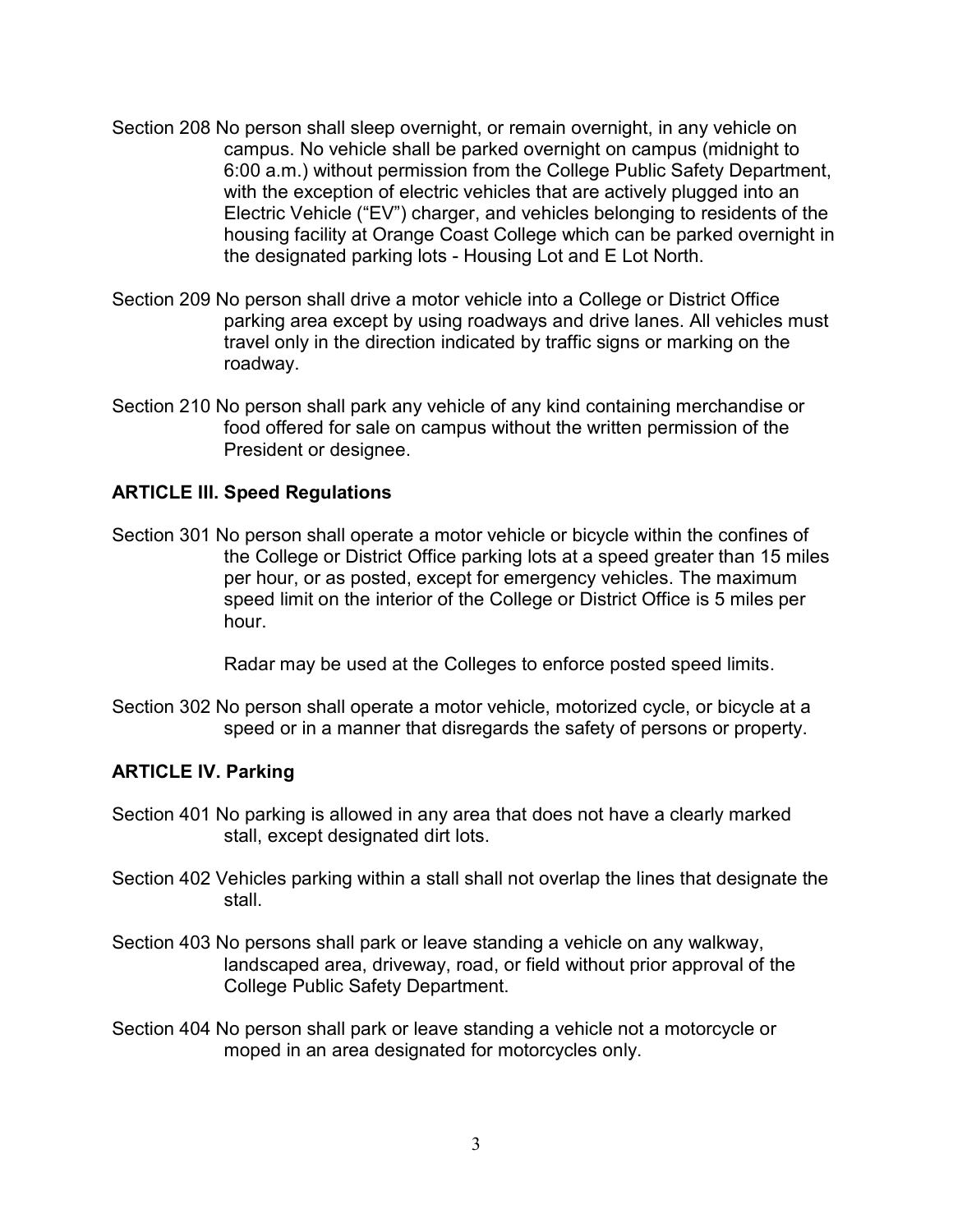Section 405 No vehicle shall be parked backwards in diagonal parking stalls.

- Section 406 No person shall park or leave standing a motor vehicle blocking traffic lanes on any College or District Office roadway or parking lot.
- Section 407 When official signs or marking (such as red curbs) prohibiting and/or limiting parking are erected or placed upon any street, road, or area, no person shall park or leave standing any vehicle upon such street, road, or area in violation of any such sign or marking.
- Section 408 No person shall park a vehicle in an area marked "visitor area" for longer than posted on signs.
- Section 409 No person shall park in any area marked in blue "Handicapped Parking" unless a handicapped placard/license plate issued by DMV is displayed on the vehicle.
- Section 410 No person shall park in an area posted or marked "Staff Parking" unless a valid staff parking permit was issued for the user.
- Section 411 No person shall park any vehicle in any fashion so as to create a traffic hazard.
- Section 412 No person shall park at the College or District office in a designated permit area without having been issued a valid parking permit.
- Section 413 Vehicles parking in metered stalls must pay for use of the stall as indicated on the meter or have purchased an hourly or daily permit.
- Section 414 Vehicles parking in EV stalls must be actively plugged in to the EV charger. Vehicles that are actively plugged in are exempt from Section 412.

#### ARTICLE V. Schedule of Bail

The following bail schedule is in effect:

| Section    | Violation                                             | Bail               |
|------------|-------------------------------------------------------|--------------------|
| 103        | Unauthorized Use of Permit (stolen/forged/altered)    | \$40.00            |
| 201        | Failure to Obey Signage                               | \$35.00            |
| 202<br>203 | <b>Failure to Yield</b><br>Passing a Yielding Vehicle | \$35.00<br>\$35.00 |
| 204        | <b>Reckless Driving</b>                               | \$35.00            |
| 205        | <b>Motorized Vehicles on Campus</b>                   | \$35.00            |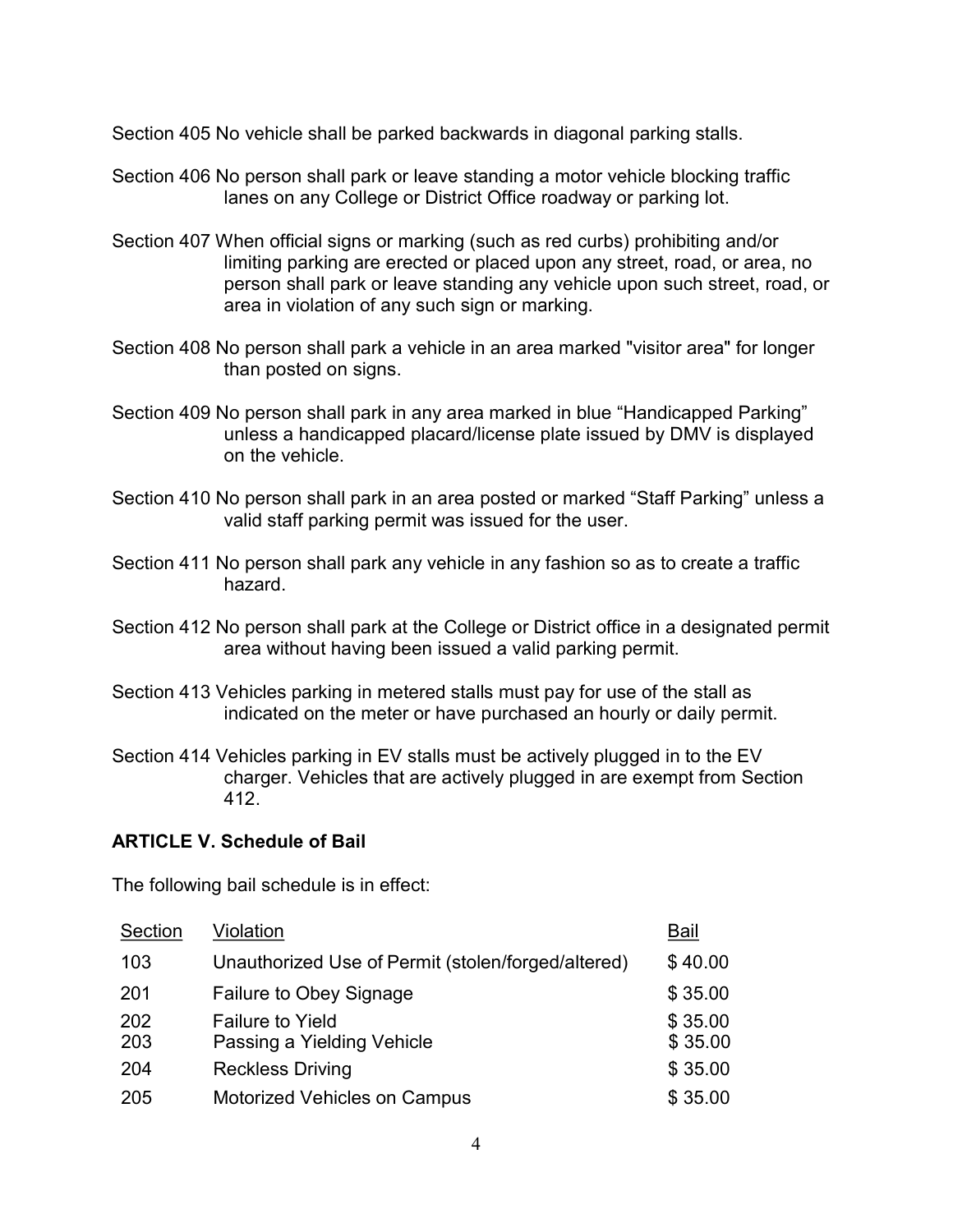| 206  | Non-motorized Vehicles on Campus                       | \$15.00  |
|------|--------------------------------------------------------|----------|
| 207  | Driving off pavement                                   | \$35.00  |
| 208  | <b>Overnight Parking</b>                               | \$35.00  |
| 209  | <b>Wrong-way Driving</b>                               | \$35.00  |
| 210  | Unauthorized Sales/Distribution                        | \$35.00  |
| 301  | <b>Excessive Speed</b>                                 | \$35.00  |
| 302  | <b>Reckless Disregard for Safety</b>                   | \$35.00  |
| 401  | <b>Parked Outside Marked Stall</b>                     | \$35.00  |
| 402  | <b>Parked Overlapping Stalls</b>                       | \$35.00  |
| 403  | <b>Parked on Restricted Area</b>                       | \$35.00  |
| 404  | Parked in Motorcycle/Moped Area                        | \$35.00  |
| 405  | <b>Backed into Diagonal Stall</b>                      | \$35.00  |
| 406  | <b>Parked Blocking Traffic</b>                         | \$40.00  |
| 407a | Parked in Prohibited Parking Zone (i.e., red curb)     | \$40.00  |
| 407b | Limited Parking Zone Violation (i.e. timed or loading) | \$35.00  |
| 408  | <b>Parked Overtime in Visitor Area</b>                 | \$35.00  |
| 409  | Parked in Handicapped Area                             | \$250.00 |
| 410  | Parked in Staff Area                                   | \$35.00  |
| 411  | <b>Parked Creating Traffic Hazard</b>                  | \$40.00  |
| 412  | Lack of <i>Nalid Parking Permit</i>                    | \$35.00  |
| 413  | <b>Expired Parking Meter</b>                           | \$35.00  |
| 414  | Parking in Electric Vehicle stall without charging     | \$35.00  |

### ARTICLE VI. Abandoned Vehicles

- Section 601 No person shall abandon or leave standing any vehicle or motorized cycle on District or College property in excess of 96 hours. All such vehicles will be stored under authority of Section 22658 (a) of the Vehicle Code.
- Section 602 Any person who abandons a vehicle or motorized cycle on District or College property, or who violates rules that require towing of such vehicle will be responsible for payment of all towing and storage charges.